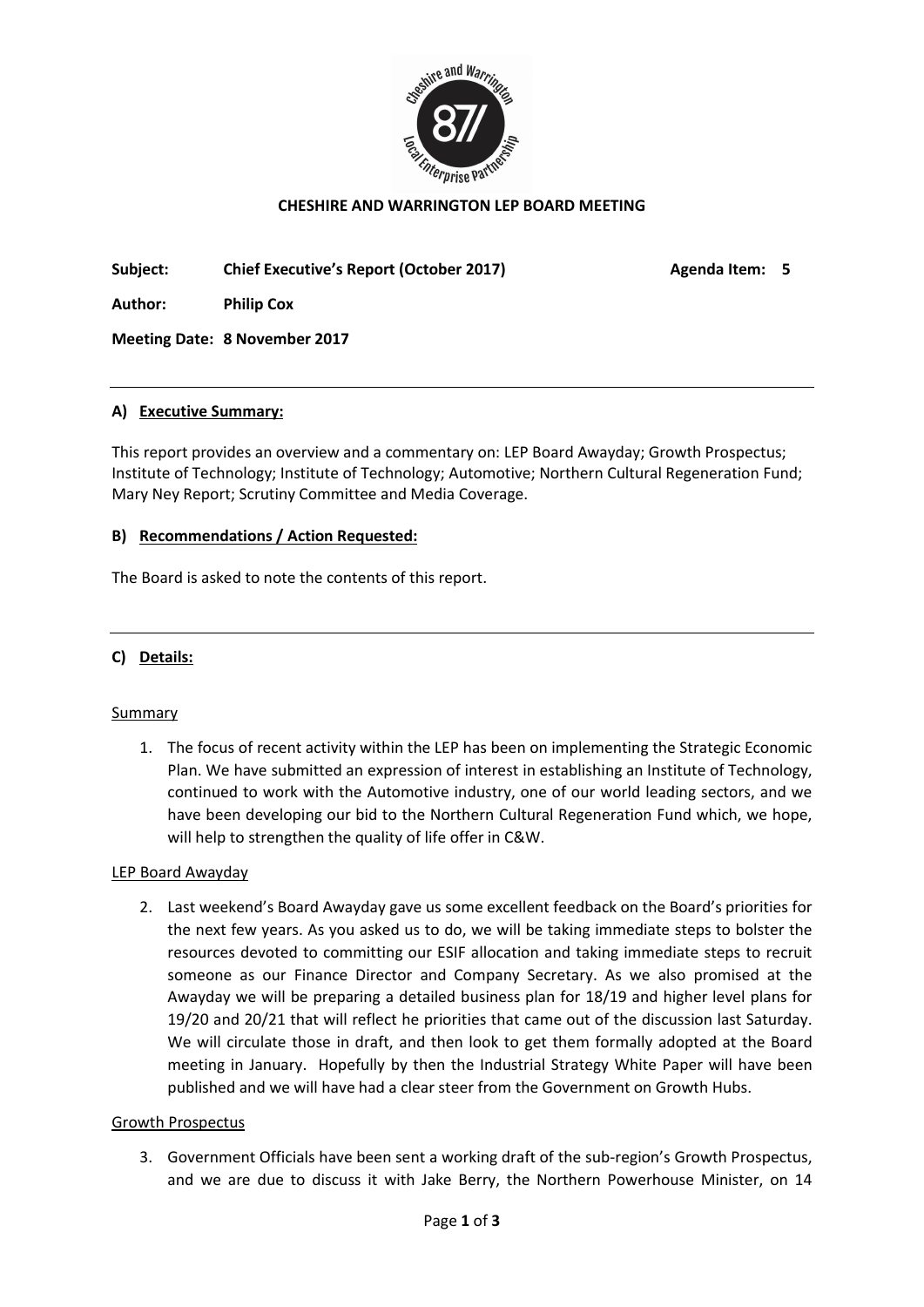

November. The key question is how far is the Government prepared to go to support us in achieving our objective of creating a £50 billion economy in C&W by 2040.

## Institute of Technology

4. The publication version of the skills plan is on the agenda for later in the meeting. In parallel, The LEP, on behalf of employers and providers from across C&W, has submitted an expression of interest to the Department for Education in establishing an Institute of Technology to deliver a much closer alignment of skills and curriculum to the needs of our employers. The LEP team will be discussing the proposal with DfE Officials, although, if we are not successful in our bid, we still intend to find ways of delivering it.

## Automotive

5. Board members will be aware of the 400 job losses announced at Vauxhall on 16 October. They served to underline the importance of the work we have been doing to strengthen the automotive sector within the North West and North Wales. In addition to work we are commissioning from the Northern Automotive Alliance to try to re-patriate the supply chain, I have separate meetings later in the month with the head of the Government' Automotive team, and with the head of Government relations at Vauxhall specifically focussed on the Ellesmere Port site.

## Northern Cultural Regeneration Fund

6. The deadline for submitting bids to the Northern Cultural Regeneration Fund is 30 November. The LEP is allowed to submit only a single bid and a paper weighing up the alternative proposals is due to be discussed later in the agenda. What is striking is that all three proposals are excellent options, so, although we need to put one forward to DCMS' competition, we will be looking to find ways of ensuring that all of them can be taken forward.

## Mary Ney Report

7. The Mary Ney report on LEP governance was published on 26 October, and DCLG's Permanent Secretary has already written to the Public Accounts Committee to say that they are immediately implementing all the recommendations. There is an opportunity to have a full discussion of the report under a later agenda item, but the most significant change for us is that in advance of the "Annual Conversation" that DCLG/BEIS have with us every year, the Chief Executive and the Chair will have to submit a written assessment of the LEP's delivery and governance, and that our Section 151 officer (Jan Willis in Cheshire East) will have to submit her own independent report. The Annual Conversation is due to take place early next month, so we will have to work quite quickly to produce this year's report.

## Scrutiny Committee

8. We are currently canvassing dates for the first meeting of our new Scrutiny Committee, which will take place before the end of the year. It will comprise three local authority members, plus three representatives of the private sector – Carol Thompson, Anne Boyd and Guy Butler.